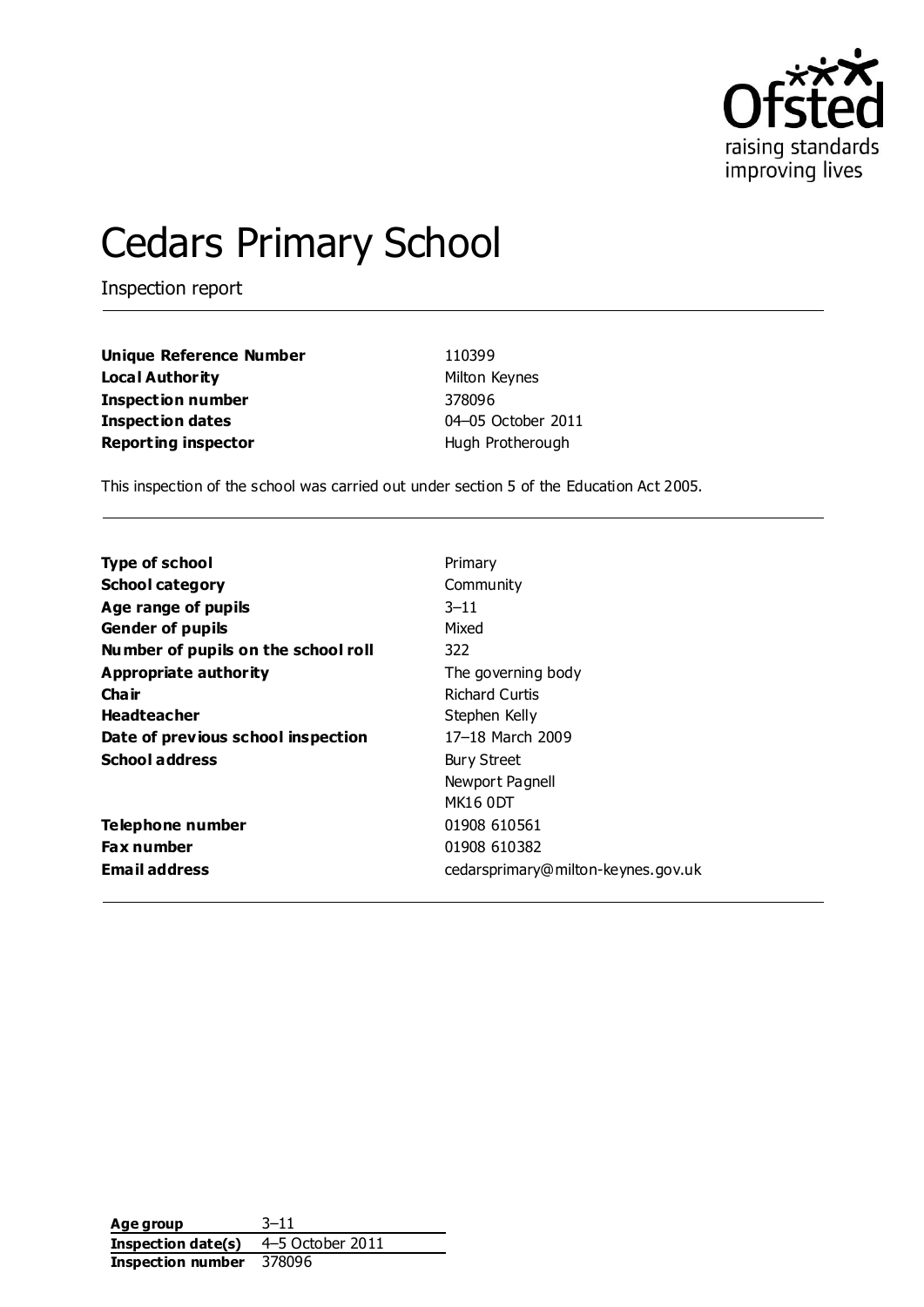The Office for Standards in Education, Children's Services and Skills (Ofsted) regulates and inspects to achieve excellence in the care of children and young people, and in education and skills for learners of all ages. It regulates and inspects childcare and children's social care, and inspects the Children and Family Court Advisory Support Service (Cafcass), schools, colleges, initial teacher training, work-based learning and skills training, adult and community learning, and education and training in prisons and other secure establishments. It assesses council children's services, and inspects services for looked after children, safeguarding and child protection.

Further copies of this report are obtainable from the school. Under the Education Act 2005, the school must provide a copy of this report free of charge to certain categories of people. A charge not exceeding the full cost of reproduction may be made for any other copies supplied.

If you would like a copy of this document in a different format, such as large print or Braille, please telephone 0300 123 4234, or email enquiries@ofsted.gov.uk.

You may copy all or parts of this document for non-commercial educational purposes, as long as you give details of the source and date of publication and do not alter the information in any way.

To receive regular email alerts about new publications, including survey reports and school inspection reports, please visit our website and go to 'Subscribe'.

Piccadilly Gate Store St **Manchester** M1 2WD

T: 0300 123 4234 Textphone: 0161 618 8524 E: enquiries@ofsted.gov.uk W: www.ofsted.gov.uk

**Ofcted** 

© Crown copyright 2011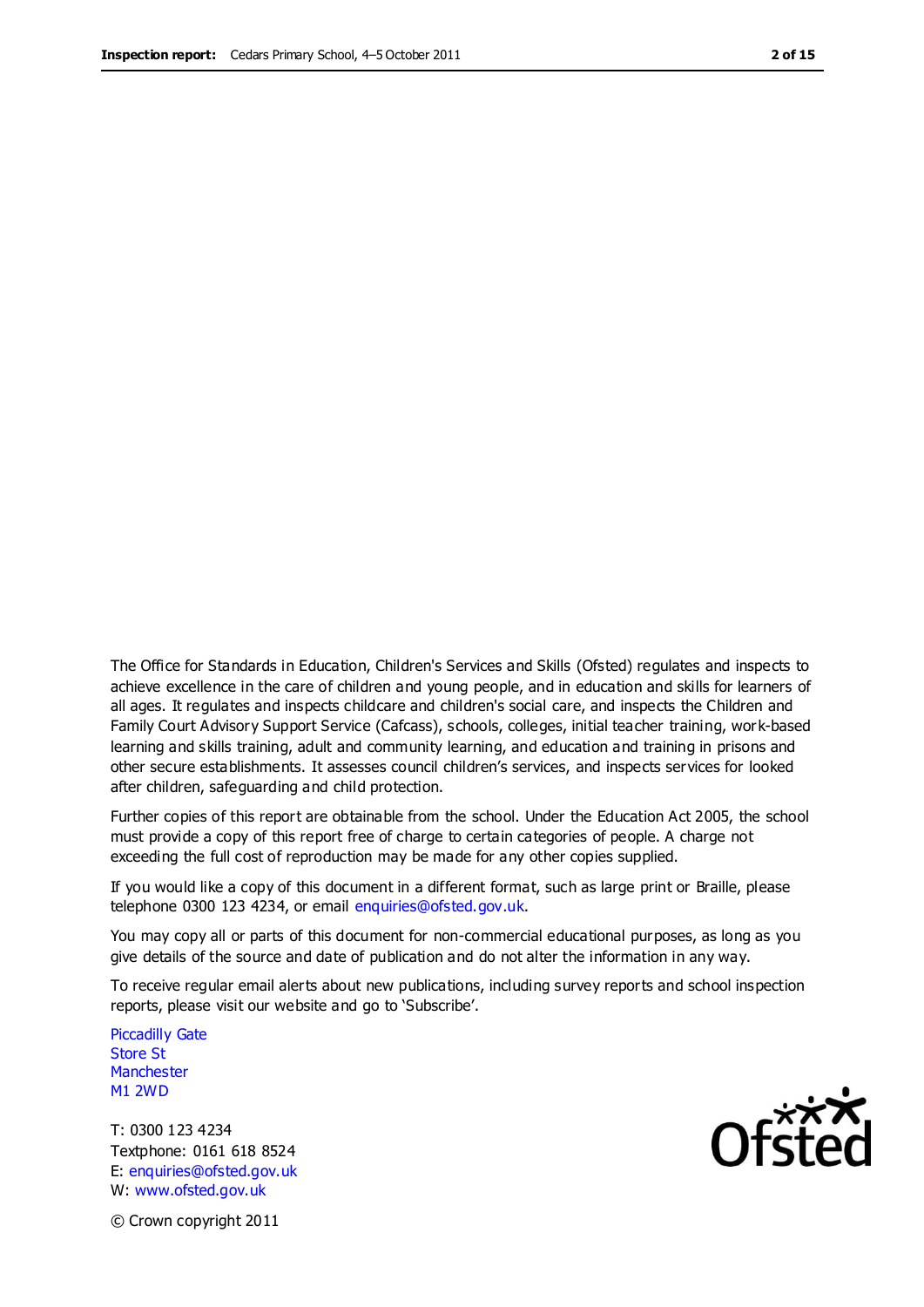# **Introduction**

This inspection was carried out by three additional inspectors. They observed a total of 24 lessons and 17 teachers. Inspectors met with parents and carers, members of the governing body and staff. In addition to informal conversations in lessons, they held meetings with the school council and groups of pupils including some from Year 6. They observed the school's work, and looked at a range of information including samples of pupils' work, the school improvement plan, curriculum and lesson planning and the tracking of pupils' progress. They analysed the responses from 63 parental questionnaires as well as those from staff and pupils.

The inspection team reviewed many aspects of the school's work. It looked in detail at a number of key areas.

- Whether the school has raised attainment for all groups of pupils, especially in mathematics and writing.
- The extent to which teachers are making better use of assessment data to ensure a close match of task to pupils' abilities and provide a brisk pace to learning.
- The impact of new curriculum arrangements on pupils' achievements and allround development.
- How far senior and middle leaders can demonstrate the impact of their work on improving provision and raising attainment.

# **Information about the school**

This school is larger than the average sized primary school and draws most of its pupils from communities close to the town centre. In recent years the school roll has grown to include pupils from further afield. Most pupils are of White British background. Other groups include Other White background, Asian British Indian and Black British African. Few pupils are at an early stage of learning English. The proportion of pupils known to be eligible for free school meals is below average. There is specialist nursery provision for seven children with special educational needs who have profound learning difficulties. Elsewhere the proportion of pupils with special educational needs and/or disabilities is below the national average. Four new teachers started at the school in September 2011, including three who are newly qualified.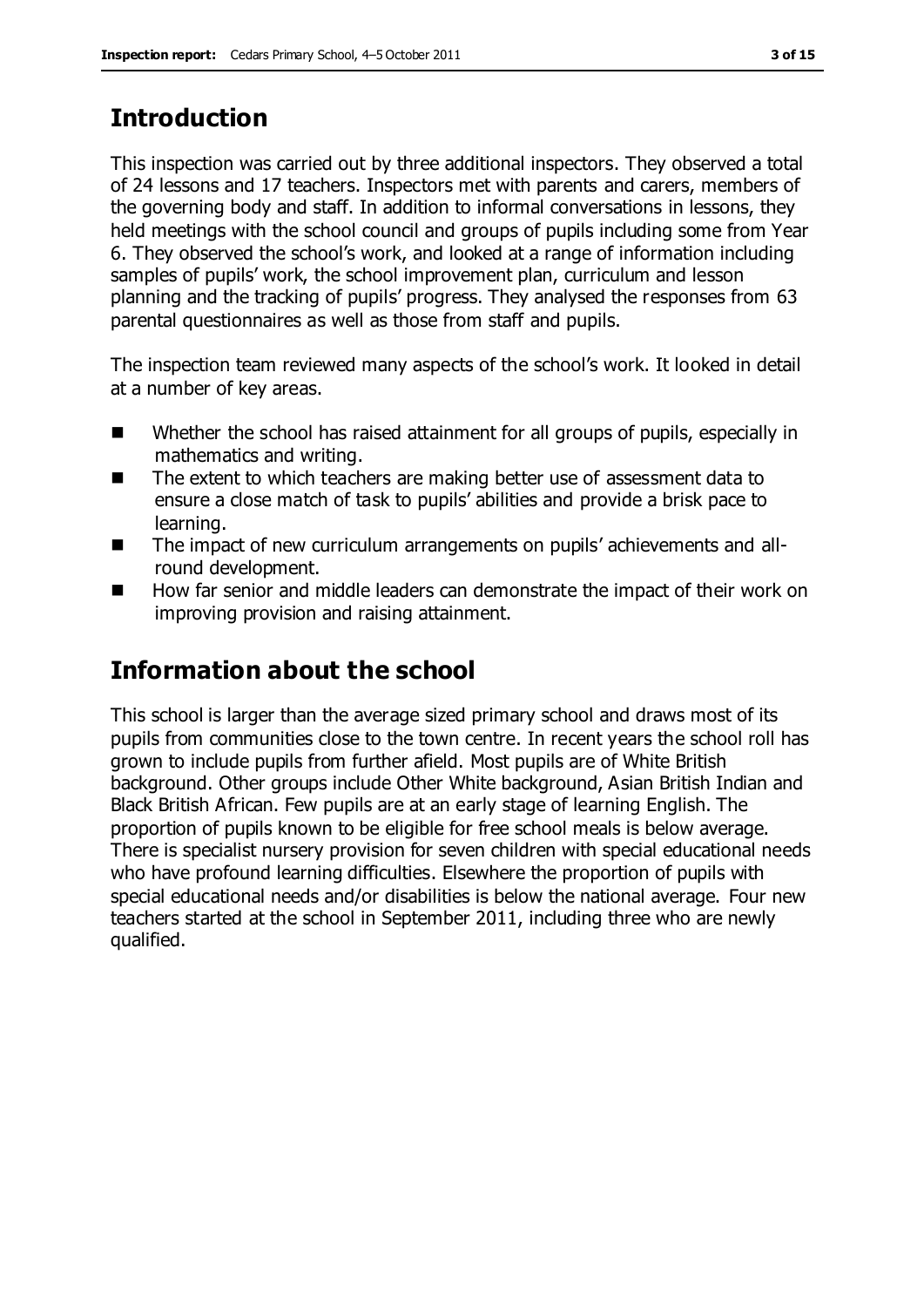## **Inspection judgements**

| Overall effectiveness: how good is the school?  |  |
|-------------------------------------------------|--|
| The school's capacity for sustained improvement |  |

### **Main findings**

The school has made significant improvement since the previous inspection and now provides a good quality of education. Pupils are proud of their school, and their commitment to learning is evident throughout the day. They feel safe and have an excellent appreciation of how to take care of each other. Their considerate behaviour continues to be outstanding.

Attainment has risen steadily during the past three years. It was broadly average in 2009 and is now significantly above the national average overall and in English and mathematics. This is a direct result of improved teaching. Teachers are making better use of assessment information and ensuring a closer match of task to pupils' abilities, which in turn increases the pace of learning. Pupils of all backgrounds and abilities are making good progress and achieving well. These improvements have been driven by an increasingly confident and successful leadership team that has sustained the excellence of provision in the Early Years Foundation Stage and improved many aspects of its work elsewhere. Senior and middle leaders have built a secure oversight of their areas of responsibility so that staff r egularly account for the performance of their pupils. Effective arrangements for the identification of, and support for, potentially vulnerable pupils and those with special educational needs and/or disabilities mean these pupils play a full part in the life of the school.

Parents and carers express high levels of satisfaction, 'Cedars is a brilliant school and my children are thriving there!' In addition to their strong support, governors have improved their ability to check and challenge performance. Staff and governors have successfully involved families in a review of the curriculum which has improved further the breadth and quality of education provided. The school evaluates its performance accurately and has good capacity for sustained improvement.

The school tracks the performance of its pupils in detail. By Year 6 boys and girls are performing comfortably better than their peers nationally in English and mathematics. Closer analysis shows that the boys are making faster progress in mathematics than the girls, whilst the reverse is true in writing. Senior leaders are alert to this fact. New curriculum arrangements have been made, but there remains scope to increase opportunities for pupils to apply their well-developed literacy and numeracy skills across the curriculum.

The majority of teaching ensures pupils make good progress. Teachers have high expectations of their pupils and effective team work with teaching assistants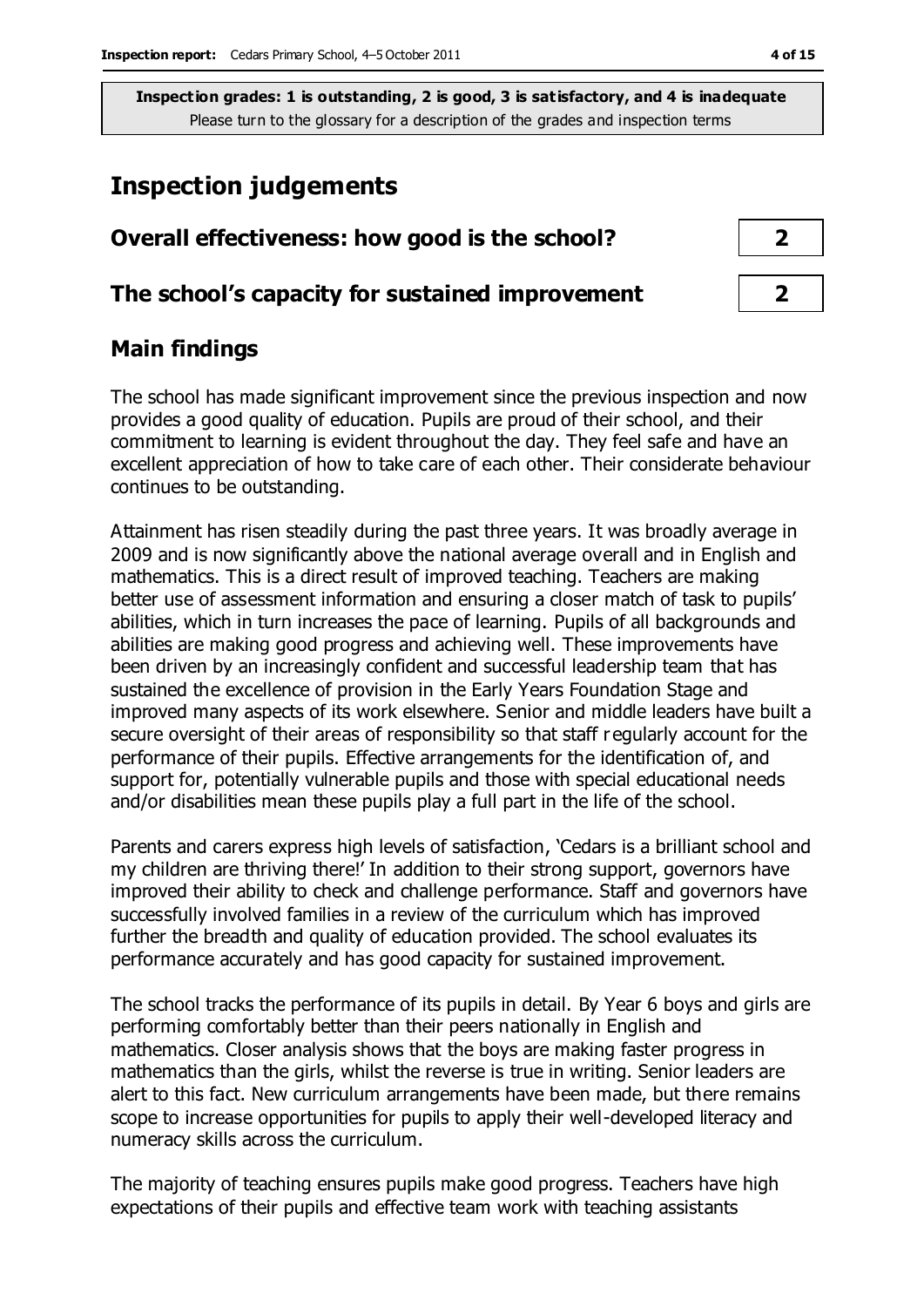frequently has a significant impact on pupils' learning. All teachers explain to pupils what they are expected to learn in lessons, but the smaller steps which pupils will need to take to achieve this are not always set out clearly.

#### **What does the school need to do to improve further?**

- Increase the amount of good and outstanding teaching by ensuring teachers always make clear to pupils the small steps they have to take in order to meet the objectives of the lesson.
- $\blacksquare$  Reduce the differences in progress made by girls and boys in writing and mathematics by increasing opportunities for pupils to apply their well-developed skills in other subjects of the National Curriculum.

These features should be in place by May 2012.

## **Outcomes for individuals and groups of pupils 2**

Conversations with pupils show them to be happy and enthusiastic about school. They work diligently in lessons and are keen to do well. Many are able to talk maturely about their preferred areas of study and are enthusiastic about recent changes to the school's curriculum. Displays and the analysis of the pupils' archive and current work reveal a good volume of activity across a range of subjects. Pupils of all backgrounds and abilities and those with special educational needs and/or difficulties make good progress and achieve well.

Pupils in Years 3 and 4 were enthused by the 'visit' of a character from a story by Roald Dahl. Their subsequent discussion was perceptive and showed a relish for language that enabled them to make a brisk start to their writing. This approach was particularly helpful for many of the boys who clearly enjoy imaginative writing. Attainment in mathematics has risen considerably since the last inspection. Pupils enjoy success in lessons, but opportunities for them to apply their skills to solve everyday problems are not yet a consistent feature across the school.

Behaviour is of a consistently high standard and pupils offer a friendly and courteous welcome to visitors. Older pupils are involved daily in the care of younger ones, supporting them during lunchtime and leading activities on the playground. By Year 6 they talk with great maturity about how to deal with potential conflict and are confident that, despite the occasional argument, there is no bullying at school.

Pupils are proud of their school and foster good links with the local community through concerts and performances and participation in a number of local events. Charitable activities include raising money for a school in Uganda. Pupils say they feel extremely safe, secure and valued. They develop a keen knowledge of how to assess risk and look after each other. They think deeply about their experiences and act in a principled manner. They engage enthusiastically in artistic and cultural opportunities, especially music. Observations of potentially vulnerable pupils show they are well cared for and helped to develop independence and to play a full part in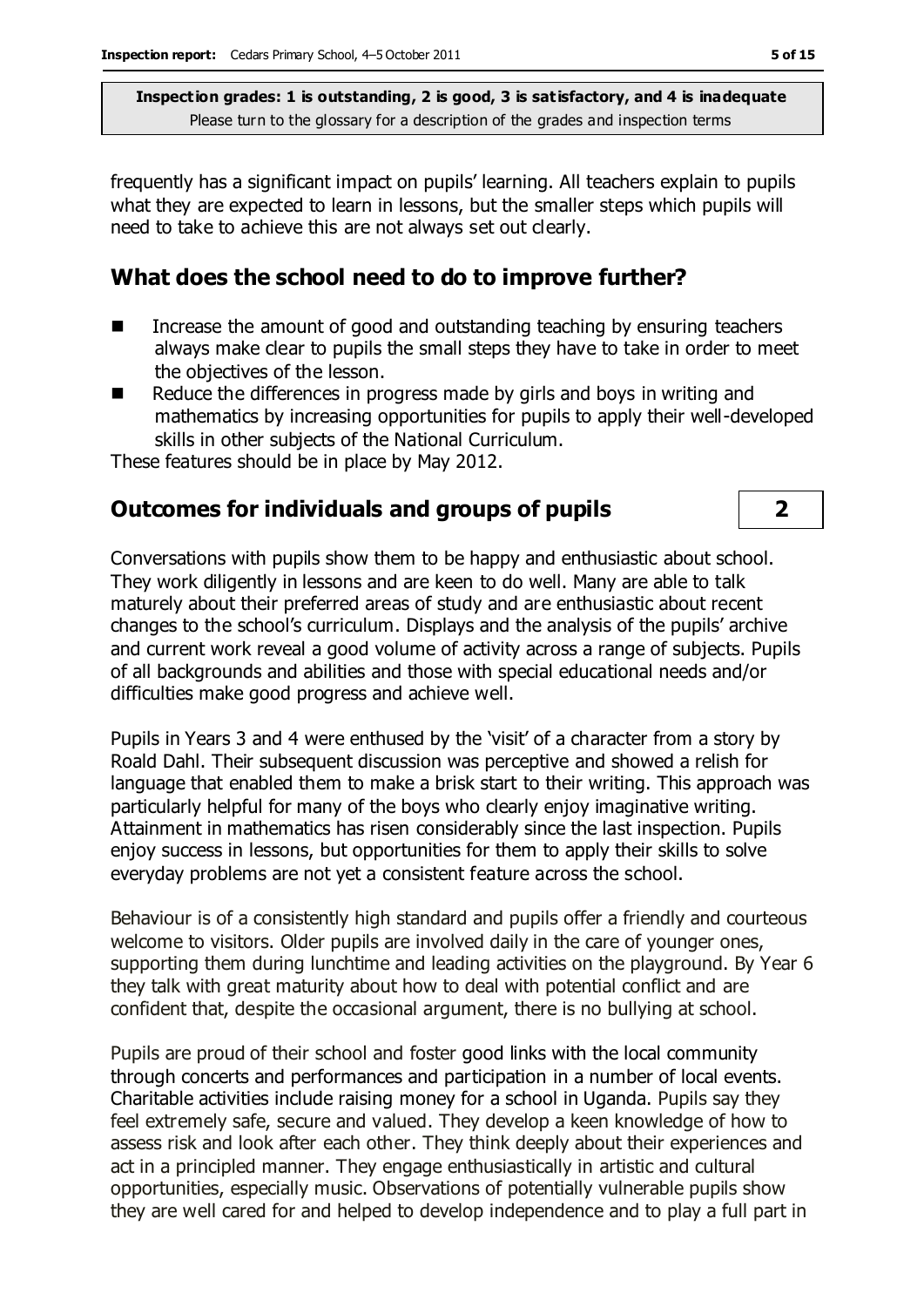the life of the school. Pupils have a good appreciation of what it means to live a healthy life and talk knowledgeably about the importance of diet and exercise. Attendance is above average.

These are the grades for pupils' outcomes

| Pupils' achievement and the extent to which they enjoy their learning                                                     | 2                       |
|---------------------------------------------------------------------------------------------------------------------------|-------------------------|
| Taking into account:                                                                                                      |                         |
| Pupils' attainment <sup>1</sup>                                                                                           | 2                       |
| The quality of pupils' learning and their progress                                                                        | $\mathcal{P}$           |
| The quality of learning for pupils with special educational needs and/or disabilities<br>and their progress               | 2                       |
| The extent to which pupils feel safe                                                                                      | 1                       |
| Pupils' behaviour                                                                                                         | 1                       |
| The extent to which pupils adopt healthy lifestyles                                                                       | $\overline{\mathbf{2}}$ |
| The extent to which pupils contribute to the school and wider community                                                   | 2                       |
| The extent to which pupils develop workplace and other skills that will<br>contribute to their future economic well-being | 2                       |
| Taking into account:                                                                                                      |                         |
| Pupils' attendance <sup>1</sup>                                                                                           | $\mathcal{P}$           |
| The extent of pupils' spiritual, moral, social and cultural development                                                   | 2                       |

 $\overline{a}$ 

<sup>&</sup>lt;sup>1</sup> The grades for attainment and attendance are: 1 is high; 2 is above average; 3 is broadly average; and 4 is low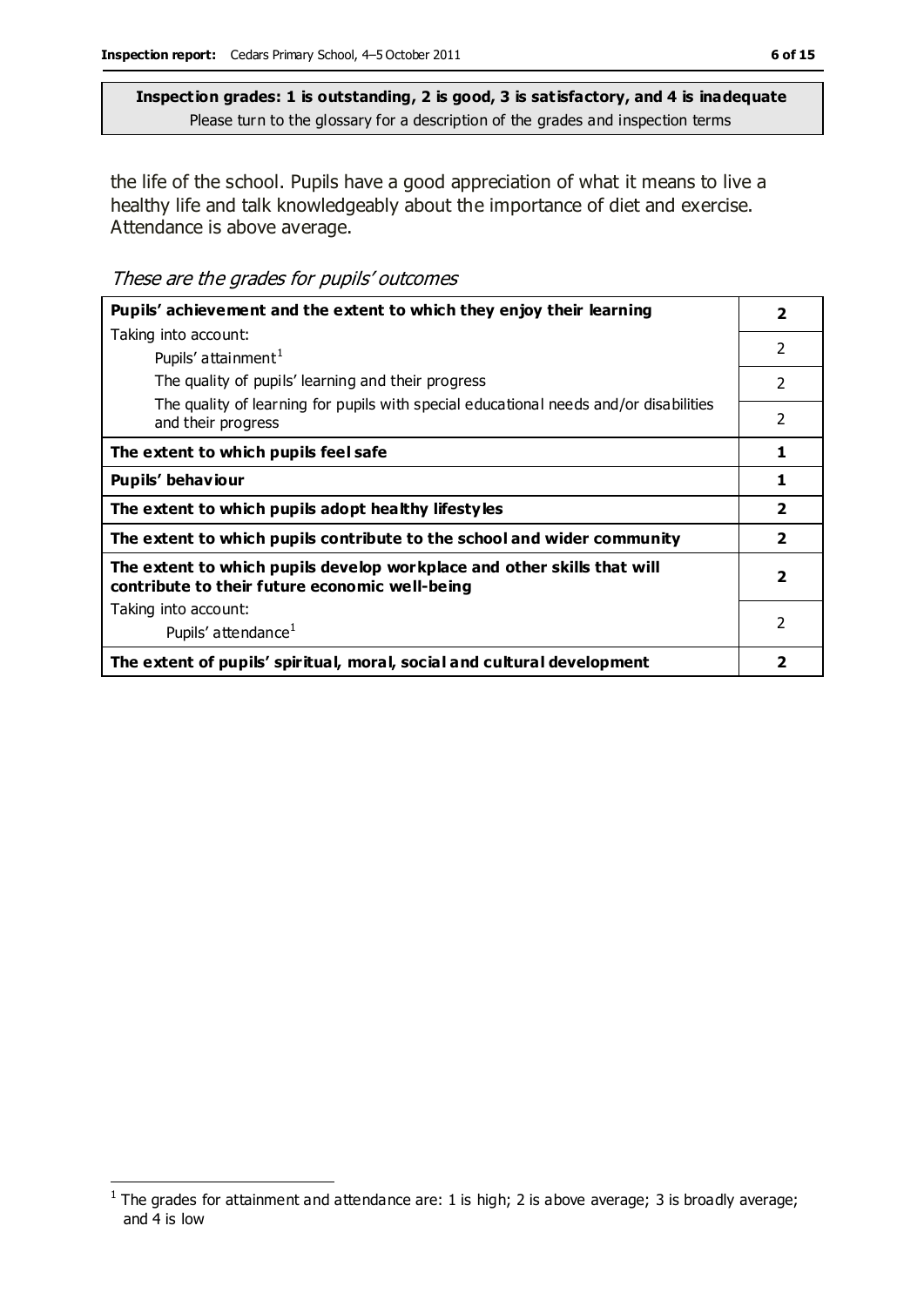#### **How effective is the provision?**

Teachers plan thoroughly to address pupils' wide-ranging needs and engage them in learning. Their classroom management skills and subject knowledge are secure and as a result relationships between pupils and staff are extremely positive. Lessons are often enlivened by practical activities and a good variety of resources that enhance pupils' understanding. The frequent use of 'talk partners' supports the development of pupils' speaking and listening and deepens their understanding. Teaching assistants are trained well and are effectively deployed to support groups and individuals, frequently making significant contribution to helping the few pupils with special educational needs to catch up and improve their work.

At the start of lessons teachers explain carefully what it is that pupils are expected to learn. Many are beginning to set out the smaller steps which will enable pupils to experience success, but these are not always sharply matched to individual needs. Teachers are adept at providing encouraging feedback during lessons and mark work carefully. Their comments tell pupils how well they are doing and increasingly point out what they need to do next to improve their work.

The school's new creative curriculum has a positive impact on learning. These arrangements have added rigour by ensuring the systematic development of the knowledge and skills of individual subjects is not neglected. For instance, the specialist teaching of French and music ensures that pupils achieve well in these subjects. Pupils relish the chance to make links between different areas of their learning and the impact of this is evident in current work on rainforests and the Great Barrier Reef where recent geographical knowledge is leading to related scientific investigation. This style of work is at an early stage of development, as are the opportunities for pupils to work more independently. By Years 5 and 6, pupils have well-developed writing and mathematical skills and their application and commitment in lessons are strong.

Good attention is given to all aspects of care, guidance and support. Well-established welfare arrangements ensure that pupils feel secure. The effective work of the inclusion manager ensures personalised programmes meet the needs of the potentially most vulnerable pupils. This includes strong links with parents, carers and partnerships with a wide range of agencies such as health and social services. This has had a positive impact on the attendance and achievement of these pupils.

| The quality of teaching                                                                                    |  |
|------------------------------------------------------------------------------------------------------------|--|
| Taking into account:                                                                                       |  |
| The use of assessment to support learning                                                                  |  |
| The extent to which the curriculum meets pupils' needs, including, where<br>relevant, through partnerships |  |

These are the grades for the quality of provision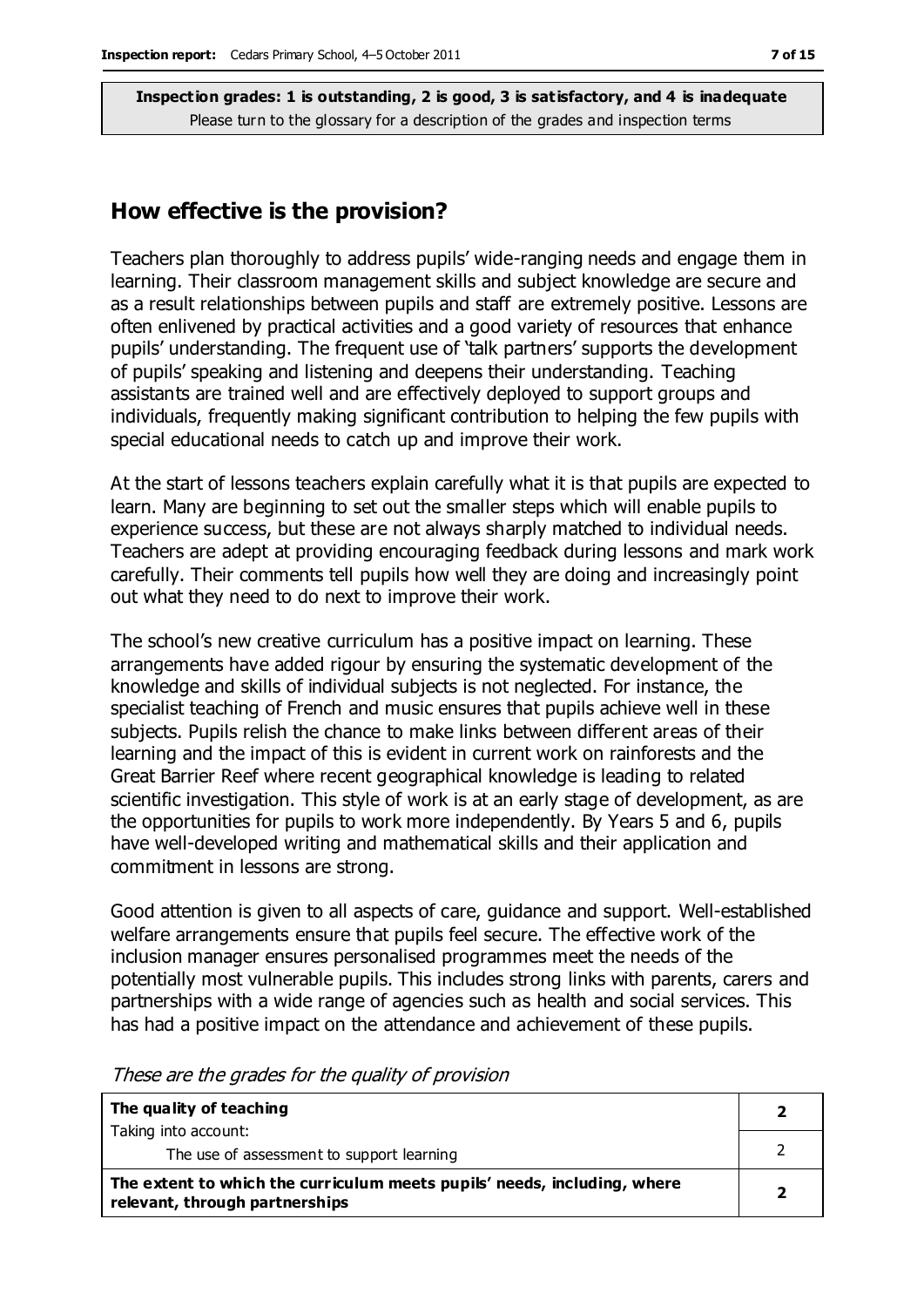| The effectiveness of care, guidance and support |
|-------------------------------------------------|
|-------------------------------------------------|

#### **How effective are leadership and management?**

The senior leadership team has successfully addressed the recommendations the previous report. Approaches to monitoring the work of the school are rigorous and clearly linked to the assessment of pupils' progress and attainment. As a result, morale is high and staff at all levels are strongly committed to ensuring the best possible outcomes for pupils. Well-considered arrangements for the induction of new staff have enabled them to make a good start at the school.

Subject leaders demonstrate a strong sense of accountability for what is happening in their particular areas of responsibility. In English and mathematics, there is good oversight of the quality of teaching, drawn from lesson observations and the analysis of pupils' work in books. The assessment tracking system enables senior leaders to identify with precision the achievements of each pupil. As a result, ambitious targets for individuals and groups systematically inform the review of pupils' progress and the performance management of staff. The effective inclusion of pupils from an increasingly diverse variety of heritages, including potentially vulnerable pupils and those with special educational needs and/or disabilities, also reflects the school's effective promotion of equality of opportunity and tackling discrimination.

The school adopts robust approaches to all aspects of risk assessment and the safeguarding of pupils. The headteacher and staff work very productively with other agencies, such as health professionals and social services, to tackle the specific needs of individual pupils and their families. The school is a welcoming and cohesive community. Pupils get on well together and effective plans promote engagement with other schools locally and beyond. This includes the development of wider international links, for instance with a school in Uganda. Pupils speak knowledgeably and sensitively about their own community and show good appreciation of the social and cultural diversity of the United Kingdom.

The increasing popularity of the school is a direct result of the outstanding partnership that is forged with parents and carers throughout the school. Several parents told inspectors how the recent review of the curriculum had helped them understand what their children are expected to learn and how responsive the school was to their ideas and views on homework.

Governors fulfil their statutory responsibilities and are regularly involved in the life of the school. They work well with staff in determining school priorities and have improved the quality of their planning by ensuring that timescales and measurable outcomes are included.

These are the grades for leadership and management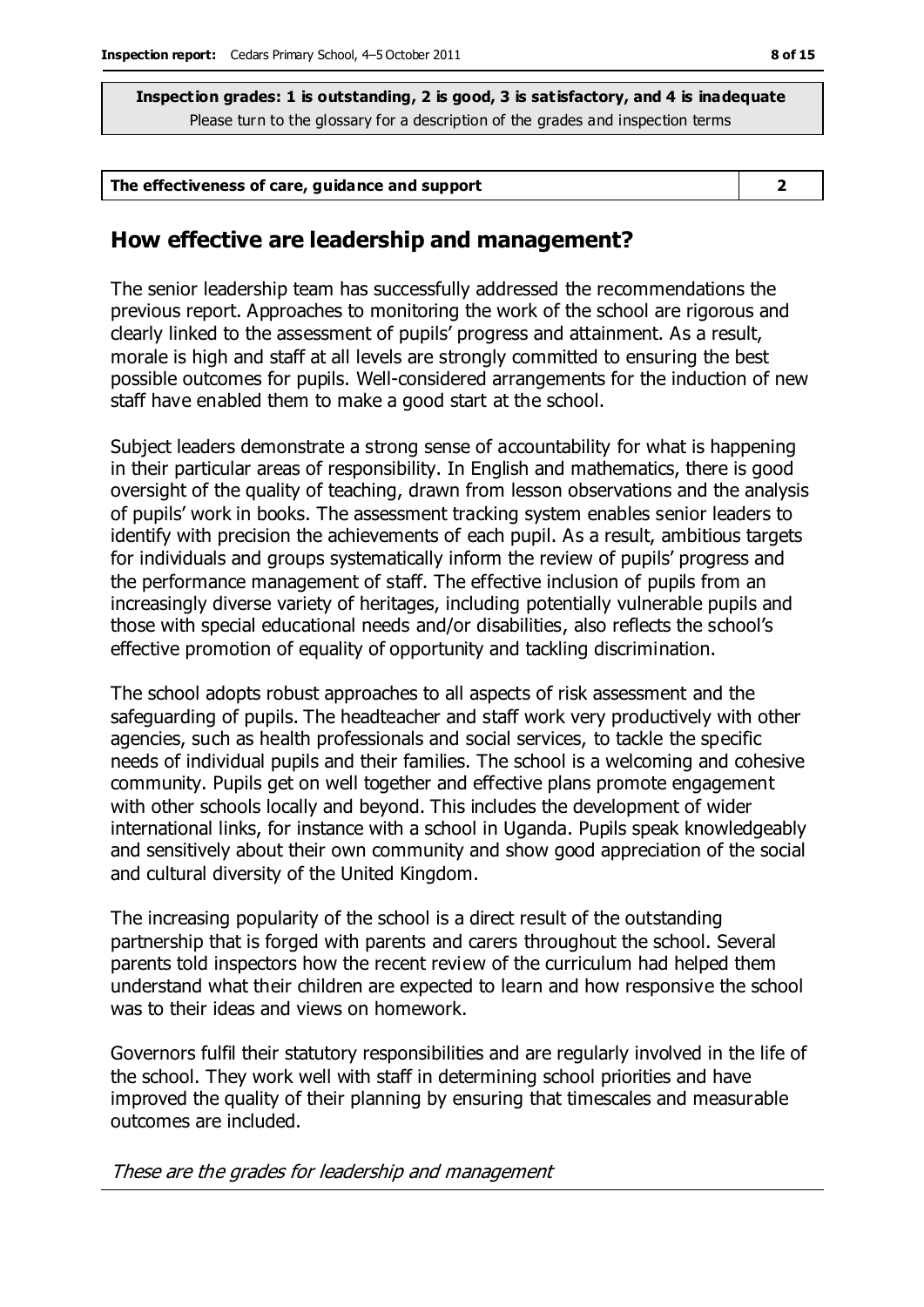| The effectiveness of leadership and management in embedding ambition and<br>driving improvement                                                                     | $\overline{\mathbf{2}}$ |
|---------------------------------------------------------------------------------------------------------------------------------------------------------------------|-------------------------|
| Taking into account:                                                                                                                                                |                         |
| The leadership and management of teaching and learning                                                                                                              | 2                       |
| The effectiveness of the governing body in challenging and supporting the<br>school so that weaknesses are tackled decisively and statutory responsibilities<br>met | 2                       |
| The effectiveness of the school's engagement with parents and carers                                                                                                | 1                       |
| The effectiveness of partnerships in promoting learning and well-being                                                                                              | $\mathbf{2}$            |
| The effectiveness with which the school promotes equality of opportunity and<br>tackles discrimination                                                              | $\overline{\mathbf{2}}$ |
| The effectiveness of safeguarding procedures                                                                                                                        | $\overline{2}$          |
| The effectiveness with which the school promotes community cohesion                                                                                                 | $\overline{\mathbf{2}}$ |
| The effectiveness with which the school deploys resources to achieve value for<br>money                                                                             | 2                       |

## **Early Years Foundation Stage**

The outstanding provision identified in the previous report has been sustained and developed further. Children settle swiftly into the world of school because of the excellent partnership with parents and carers. An exemplary induction programme enables adults to develop an excellent knowledge of every individual starting in the nursery and forge close links with families. As a result, children arrive happily each morning and show great confidence in daily routines.

Last year's data for nursery children show that they made good progress from their starting points, which were broadly average for their age. At the end of Reception all pupils were working within, and beyond, age-related expectations in each of the areas. Progress was consistently good across all areas of learning and outstanding for some in aspects of personal, social and emotional development and communication, language and literacy. Current Nursery and Reception children are doing well, but from slightly lower starting points. Teachers have been swift to ensure effective support for those children, often boys, who arrive with lower levels of communication, language and literacy so that they too make good progress.

Staff planning is thorough and detailed. It ensures an excellent blend of adult-led and child-initiated activities. Children select equipment and resources and use them thoughtfully when directing their own work. They show increasing ability to work for an extended period, to follow through their ideas and collaborate well with each other in both indoor and outdoor classrooms. Adults' acute observation of the children means the adults are skilled in spotting when to intervene to extend language or reinforce understanding. Those children with complex special educational needs and/or disabilities are fully integrated within the Nursery class. They receive carefully tailored support that enables them to make good progress towards their targets. There is outstanding attention to ensuring children's safety and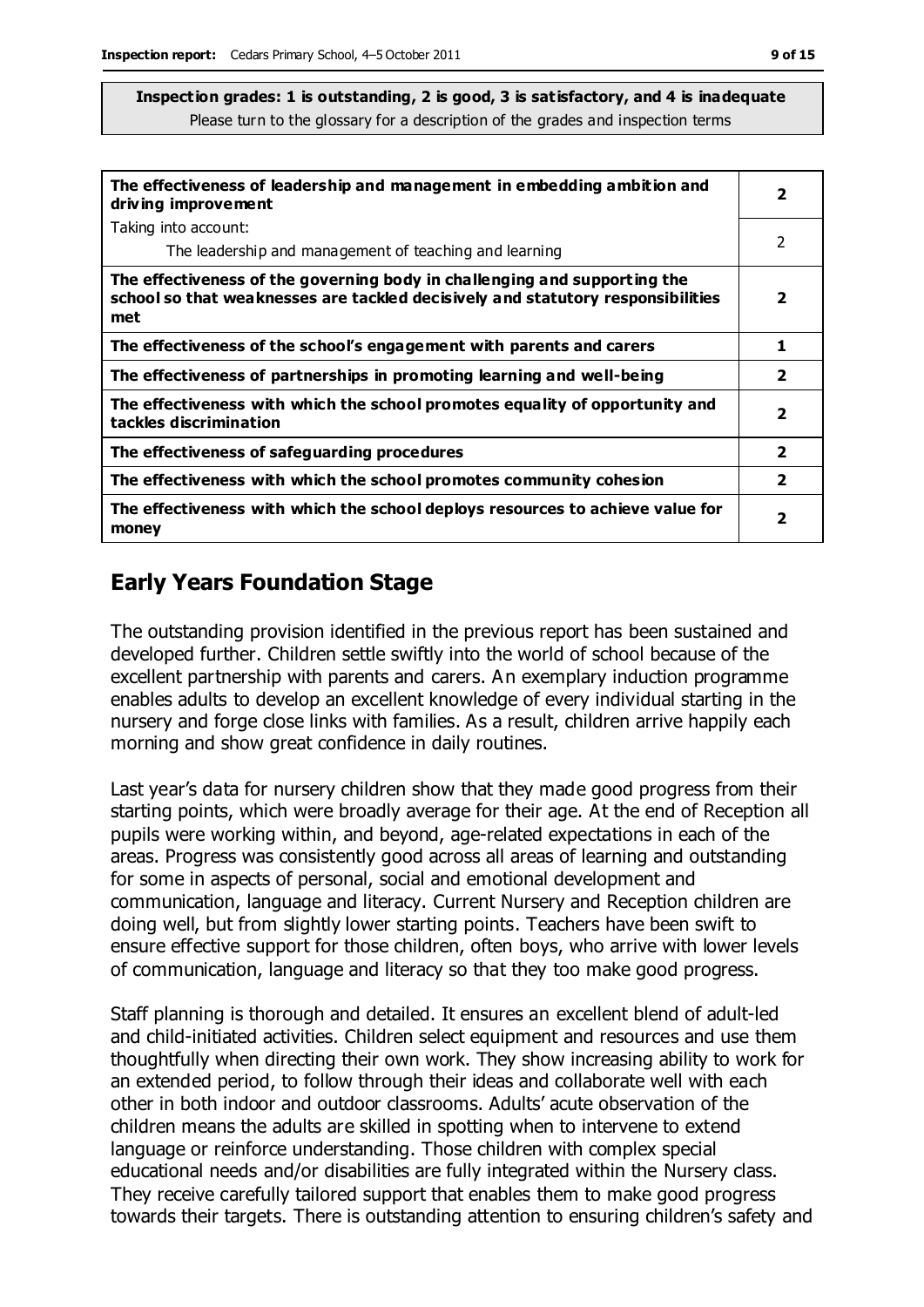welfare and the positive role models of the adults lead to exceptionally good behaviour.

The Early Years Foundation Stage team benefits from highly experienced and effective practitioners and inspirational leadership. The entire team works well together and shows a persistent and infectious inquisitiveness about the children's learning and development that is shared widely beyond the school. This close teamwork ensures assessment arrangements are thorough and knowledge is shared and used to inform the plans to accelerate still further the children's learning.

These are the grades for the Early Years Foundation Stage

| Overall effectiveness of the Early Years Foundation Stage                             |  |
|---------------------------------------------------------------------------------------|--|
| Taking into account:                                                                  |  |
| Outcomes for children in the Early Years Foundation Stage                             |  |
| The quality of provision in the Early Years Foundation Stage                          |  |
| The effectiveness of leadership and management of the Early Years Foundation<br>Stage |  |

## **Views of parents and carers**

Around 20% of parents and carers returned the inspection questionnaire. The overwhelming majority of them express high levels of satisfaction with the work of the school. Inspection findings reflect these positive responses. A few parents raise concerns about the management of behaviour. Inspection evidence shows that behaviour is outstanding. The school successfully includes one or two pupils who occasionally demonstrate challenging behaviour which is very well managed. Pupils show great maturity in talking about this, and their own behaviour, and how to avoid conflict.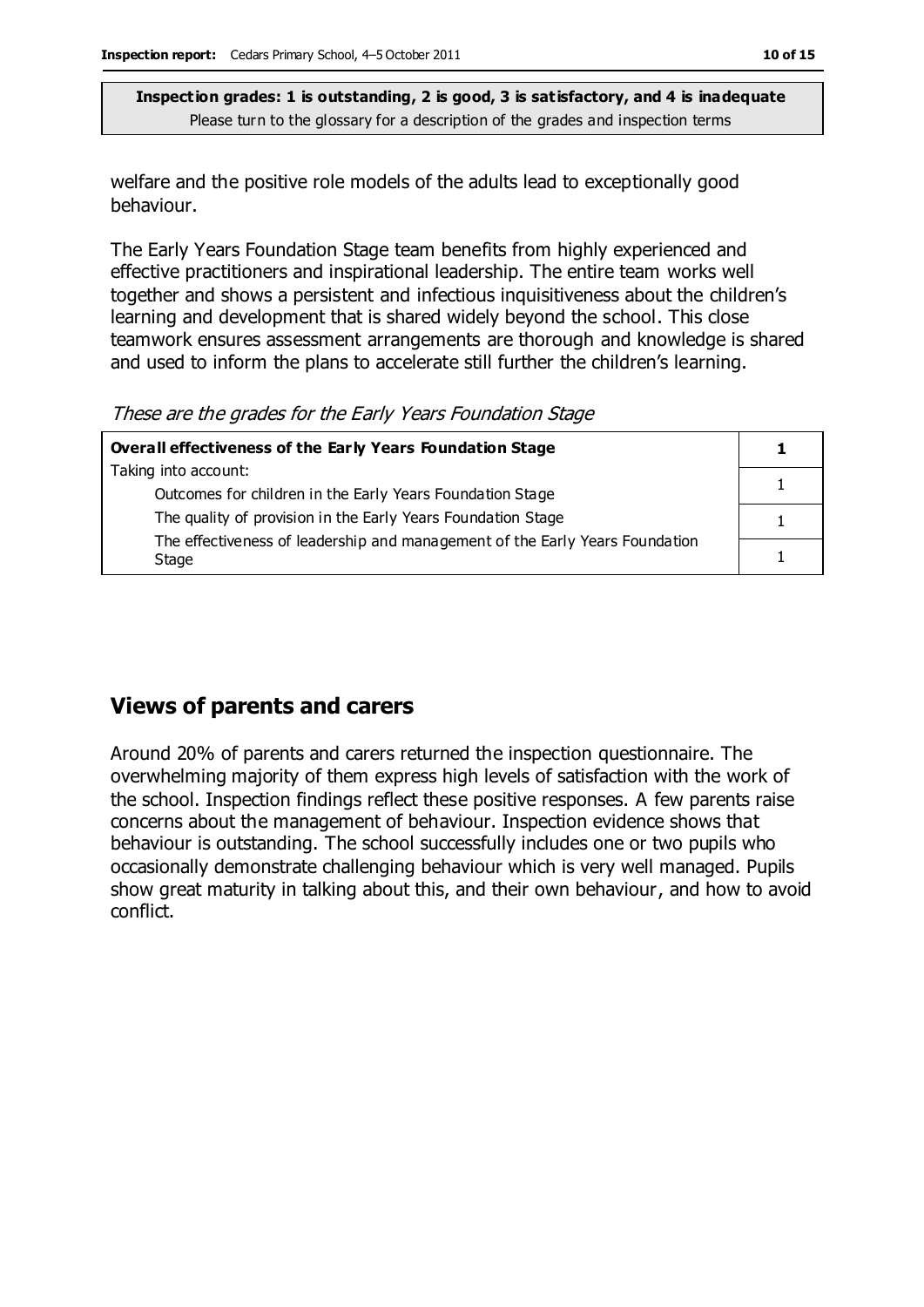#### **Responses from parents and carers to Ofsted's questionnaire**

Ofsted invited all the registered parents and carers of pupils registered at Cedars Primary School to complete a questionnaire about their views of the school.

In the questionnaire, parents and carers were asked to record how strongly they agreed with 13 statements about the school.

The inspection team received 63 completed questionnaires by the end of the on-site inspection. In total, there are 322 pupils registered at the school.

| <b>Statements</b>                                                                                                                                                                                                                                       | <b>Strongly</b><br>agree |               | <b>Agree</b> |               | <b>Disagree</b> |                | <b>Strongly</b><br>disagree |               |
|---------------------------------------------------------------------------------------------------------------------------------------------------------------------------------------------------------------------------------------------------------|--------------------------|---------------|--------------|---------------|-----------------|----------------|-----------------------------|---------------|
|                                                                                                                                                                                                                                                         | <b>Total</b>             | $\frac{0}{0}$ | <b>Total</b> | $\frac{0}{0}$ | <b>Total</b>    | $\frac{0}{0}$  | <b>Total</b>                | $\frac{1}{2}$ |
| My child enjoys school                                                                                                                                                                                                                                  | 37                       | 59            | 25           | 40            | 1               | $\mathcal{P}$  | 0                           | $\Omega$      |
| The school keeps my child<br>safe                                                                                                                                                                                                                       | 46                       | 73            | 17           | 27            | $\mathbf{0}$    | $\mathbf 0$    | $\mathbf{0}$                | $\mathbf 0$   |
| The school informs me about<br>my child's progress                                                                                                                                                                                                      | 28                       | 44            | 33           | 52            | $\mathbf{1}$    | $\overline{2}$ | $\mathbf 0$                 | $\mathbf 0$   |
| My child is making enough<br>progress at this school                                                                                                                                                                                                    | 31                       | 49            | 31           | 49            | 0               | 0              | $\mathbf 0$                 | $\mathbf 0$   |
| The teaching is good at this<br>school                                                                                                                                                                                                                  | 41                       | 65            | 18           | 29            | $\overline{2}$  | 3              | $\mathbf 0$                 | $\mathbf 0$   |
| The school helps me to<br>support my child's learning                                                                                                                                                                                                   | 34                       | 54            | 27           | 43            | $\mathbf{1}$    | 2              | $\mathbf 0$                 | $\mathbf 0$   |
| The school helps my child to<br>have a healthy lifestyle                                                                                                                                                                                                | 28                       | 44            | 34           | 54            | $\mathbf{1}$    | $\overline{2}$ | $\mathbf 0$                 | $\mathbf 0$   |
| The school makes sure that<br>my child is well prepared for<br>the future (for example<br>changing year group,<br>changing school, and for<br>children who are finishing<br>school, entering further or<br>higher education, or entering<br>employment) | 30                       | 48            | 30           | 48            | 0               | $\mathbf 0$    | $\mathbf 0$                 | $\mathbf 0$   |
| The school meets my child's<br>particular needs                                                                                                                                                                                                         | 30                       | 48            | 31           | 49            | 1               | $\overline{2}$ | $\mathbf 0$                 | $\mathbf 0$   |
| The school deals effectively<br>with unacceptable behaviour                                                                                                                                                                                             | 33                       | 52            | 23           | 37            | 4               | 6              | $\mathbf 0$                 | $\mathbf 0$   |
| The school takes account of<br>my suggestions and<br>concerns                                                                                                                                                                                           | 31                       | 49            | 27           | 43            | $\overline{2}$  | 3              | $\mathbf 0$                 | $\mathbf 0$   |
| The school is led and<br>managed effectively                                                                                                                                                                                                            | 34                       | 54            | 29           | 46            | $\pmb{0}$       | $\mathbf 0$    | $\mathbf 0$                 | $\mathbf 0$   |
| Overall, I am happy with my<br>child's experience at this<br>school                                                                                                                                                                                     | 39                       | 62            | 23           | 37            | 0               | $\mathbf 0$    | $\mathbf 0$                 | 0             |

The table above summarises the responses that parents and carers made to each statement. The percentages indicate the proportion of parents and carers giving that response out of the total number of completed questionnaires. Where one or more parents and carers chose not to answer a particular question, the percentages will not add up to 100%.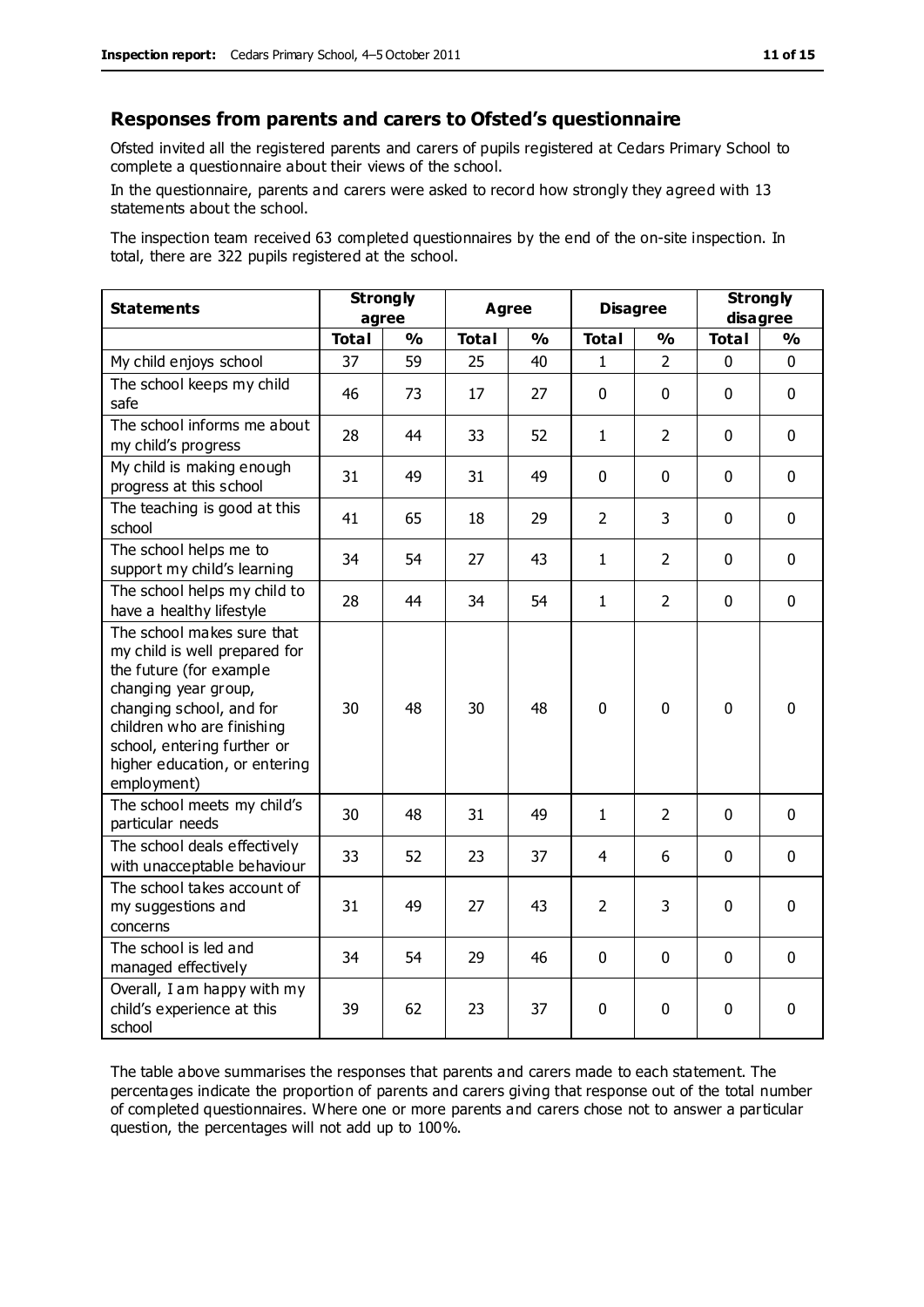# **Glossary**

#### **What inspection judgements mean**

| <b>Grade</b> | <b>Judgement</b> | <b>Description</b>                                            |
|--------------|------------------|---------------------------------------------------------------|
| Grade 1      | Outstanding      | These features are highly effective. An outstanding           |
|              |                  | school provides exceptionally well for all its pupils' needs. |
| Grade 2      | Good             | These are very positive features of a school. A school        |
|              |                  | that is good is serving its pupils well.                      |
| Grade 3      | Satisfactory     | These features are of reasonable quality. A satisfactory      |
|              |                  | school is providing adequately for its pupils.                |
| Grade 4      | Inadequate       | These features are not of an acceptable standard. An          |
|              |                  | inadequate school needs to make significant                   |
|              |                  | improvement in order to meet the needs of its pupils.         |
|              |                  | Ofsted inspectors will make further visits until it           |
|              |                  | improves.                                                     |

#### **Overall effectiveness of schools**

|                       |                    |      | Overall effectiveness judgement (percentage of schools) |                   |
|-----------------------|--------------------|------|---------------------------------------------------------|-------------------|
| <b>Type of school</b> | <b>Outstanding</b> | Good | <b>Satisfactory</b>                                     | <b>Inadequate</b> |
| Nursery schools       | 43                 | 47   |                                                         |                   |
| Primary schools       | h                  | 46   | 42                                                      |                   |
| Secondary             | 14                 | 36   | 41                                                      |                   |
| schools               |                    |      |                                                         |                   |
| Sixth forms           | 15                 | 42   | 41                                                      | 3                 |
| Special schools       | 30                 | 48   | 19                                                      |                   |
| Pupil referral        | 14                 | 50   | 31                                                      |                   |
| units                 |                    |      |                                                         |                   |
| All schools           | 10                 | 44   | 39                                                      |                   |

New school inspection arrangements were introduced on 1 September 2009. This means that inspectors now make some additional judgements that were not made previously.

The data in the table above are for the period 1 September 2010 to 08 April 2011 and are consistent with the latest published official statistics about maintained school inspection outcomes (see www.ofsted.gov.uk).

The sample of schools inspected during 2010/11 was not representative of all schools nationally, as weaker schools are inspected more frequently than good or outstanding schools.

Percentages are rounded and do not always add exactly to 100.

Sixth form figures reflect the judgements made for the overall effectiveness of the sixth form in secondary schools, special schools and pupil referral units.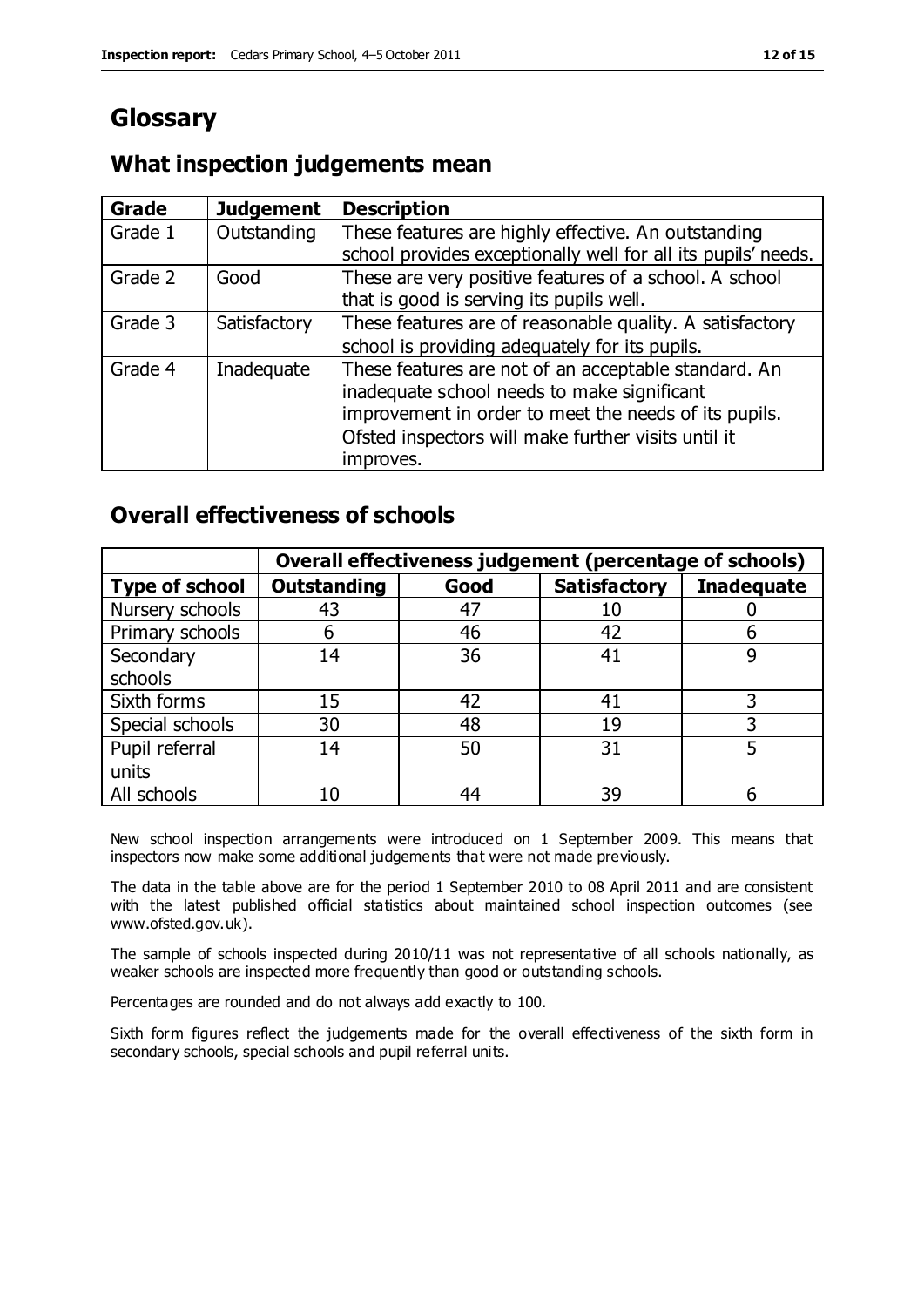# **Common terminology used by inspectors**

| Achievement:               | the progress and success of a pupil in their<br>learning, development or training.                                                                                                                                                                                                                                             |  |  |
|----------------------------|--------------------------------------------------------------------------------------------------------------------------------------------------------------------------------------------------------------------------------------------------------------------------------------------------------------------------------|--|--|
| Attainment:                | the standard of the pupils' work shown by test and<br>examination results and in lessons.                                                                                                                                                                                                                                      |  |  |
| Capacity to improve:       | the proven ability of the school to continue<br>improving. Inspectors base this judgement on what<br>the school has accomplished so far and on the<br>quality of its systems to maintain improvement.                                                                                                                          |  |  |
| Leadership and management: | the contribution of all the staff with responsibilities,<br>not just the headteacher, to identifying priorities,<br>directing and motivating staff and running the<br>school.                                                                                                                                                  |  |  |
| Learning:                  | how well pupils acquire knowledge, develop their<br>understanding, learn and practise skills and are<br>developing their competence as learners.                                                                                                                                                                               |  |  |
| Overall effectiveness:     | inspectors form a judgement on a school's overall<br>effectiveness based on the findings from their<br>inspection of the school. The following judgements,<br>in particular, influence what the overall<br>effectiveness judgement will be.                                                                                    |  |  |
|                            | The school's capacity for sustained<br>improvement.<br>Outcomes for individuals and groups of<br>ш<br>pupils.<br>The quality of teaching.<br>The extent to which the curriculum meets<br>a s<br>pupils' needs, including, where relevant,<br>through partnerships.<br>The effectiveness of care, guidance and<br>■<br>support. |  |  |
| Progress:                  | the rate at which pupils are learning in lessons and<br>over longer periods of time. It is often measured<br>by comparing the pupils' attainment at the end of a<br>key stage with their attainment when they started.                                                                                                         |  |  |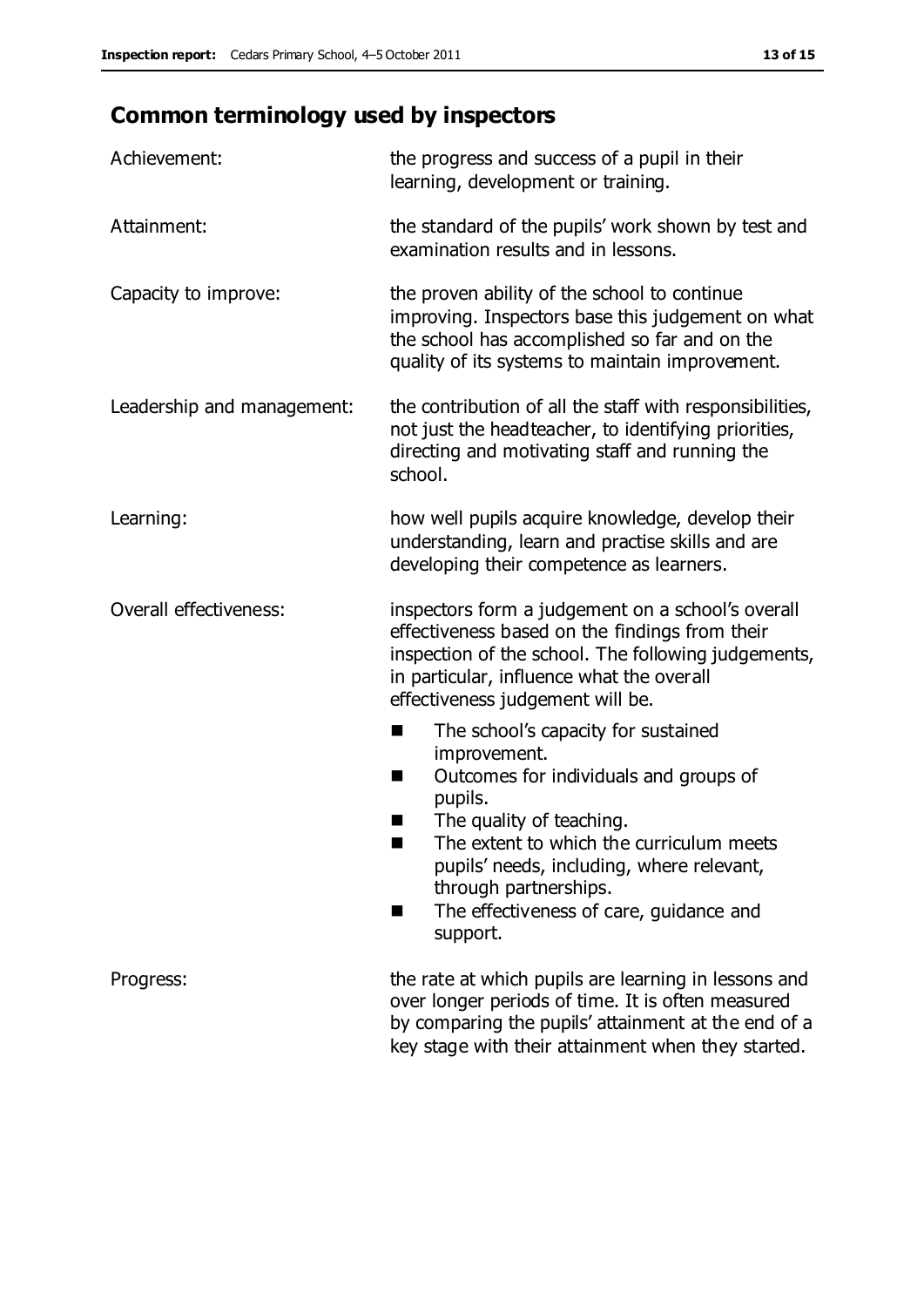#### **This letter is provided for the school, parents and carers to share with their children. It describes Ofsted's main findings from the inspection of their school.**



6 October 2011

Dear Pupils

#### **Inspection of Cedars Primary School, Newport Pagnell MK16 0DT**

Thank you very much for your friendly welcome during the inspection of your school. It was a pleasure to meet you all and to see you getting on so well together. We think that the way you respect each other and talk intelligently about the things that are important to you is outstanding. You told us you feel safe and we agree that the staff take excellent care of you. Just as important is the sensible way that you care for each other and, as Year 6 said to me, '...try to avoid conflict'.

You told us that Cedars is a good school and that is getting better and better. The inspectors agree. We know this because your teachers make learning fun and help you make good progress. Over the past three years your results in the national tests have kept improving so that now they are much better than the national average. Keep it up!

At the moment, the boys do a little bit better than the girls in mathematics, and the girls do a bit better at writing than the boys. We would like you to close that gap and, because you are good at literacy and numeracy, have asked teachers to give you even more opportunities to use these skills in other subjects.

Teachers are good at making you understand what you have got to learn during a lesson, but sometimes it isn't always clear how you are going to manage this. We have asked them to make sure you know the small steps you have to take so you can always succeed.

At the last inspection your school was satisfactory, now it is good. Perhaps next time, by continuing to work hard together you can make it outstanding!

Yours sincerely

Hugh Protherough Lead inspector